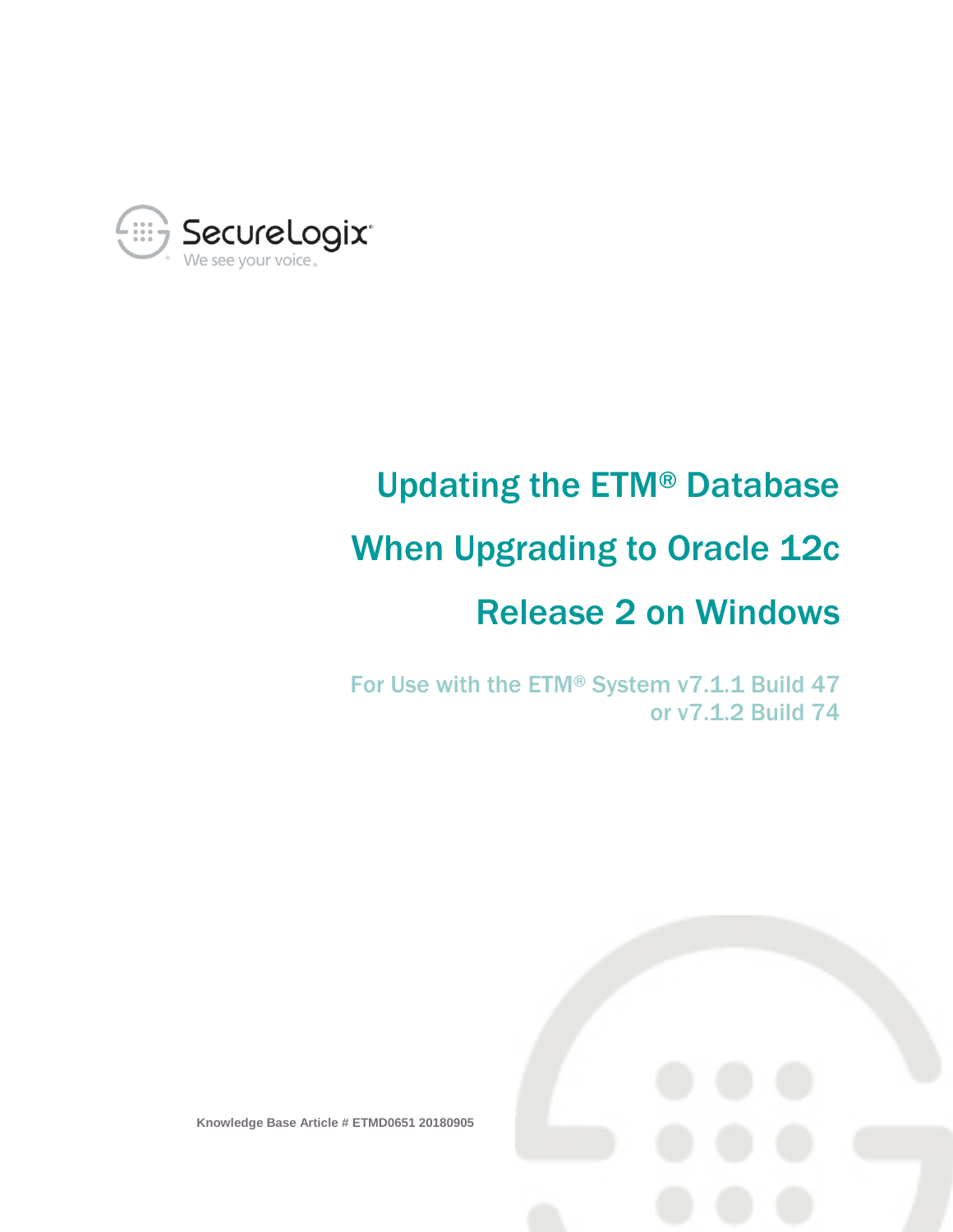### **Corporate Headquarters:**

SecureLogix Corporation 13750 San Pedro, Suite 820 San Antonio, Texas 78232 Telephone: 210-402-9669 (non-sales) Fax: 210-402-6996 Email: *info@securelogix.com* Website: *http://www.securelogix.com*

#### **Sales:**

Telephone: 1-800-817-4837 (North America) Email: *sales@securelogix.com*

#### **Customer Support:**

Telephone: 1-877-SLC-4HELP Email: *support@securelogix.com* Web Page: *http://support.securelogix.com*

### **Training:** Telephone: 210-402-9669 Email: *training@securelogix.com* Web Page: *http://training.securelogix.com*

### **Documentation:**

Email: *docs@securelogix.com* Web Page: *http://support.securelogix.com*

### **IMPORTANT NOTICE:**

This manual and the software and/or Products described in it are furnished under license with SecureLogix Corporation ("SecureLogix") and may be used only in accordance with the terms of such license.

Except as permitted by such license, no part of this publication may be reproduced, stored in a retrieval system, or transmitted, in any form or by any means, electronic, mechanical, recording, or otherwise, without prior written permission of SecureLogix.

The content of this manual is subject to change without notice. SecureLogix assumes no responsibility or liability for any errors or inaccuracies that may be contained herein or to correct the same.

ETM, We See Your Voice, SecureLogix, and the SecureLogix Emblem are registered trademarks or registered trademarks and registered service marks of SecureLogix Corporation in the U.S.A. and other countries. PolicyGuru is a registered trademark of SecureLogix Corporation in the U.S.A. All other trademarks mentioned herein are believed to be trademarks of their respective owners.

© Copyright 2015, 2018 SecureLogix Corporation. All Rights Reserved.

This product is protected by one or more of the following patents: US 6,249,575 B1, US 6,320,948 B1, US 6,687,353 B1, US 6,718,024 B1, US 6,760,420 B2, US 6,760,421 B2, US 6,879,671 B1, US 7,133,511 B2, US 7,231,027 B2, US 7,440,558 B2, US 8,150,013 B2, CA 2,354,149, DE 1,415,459 B1, FR 1,415,459 B1, and GB 1,415,459 B1. U.S. Patents Pending.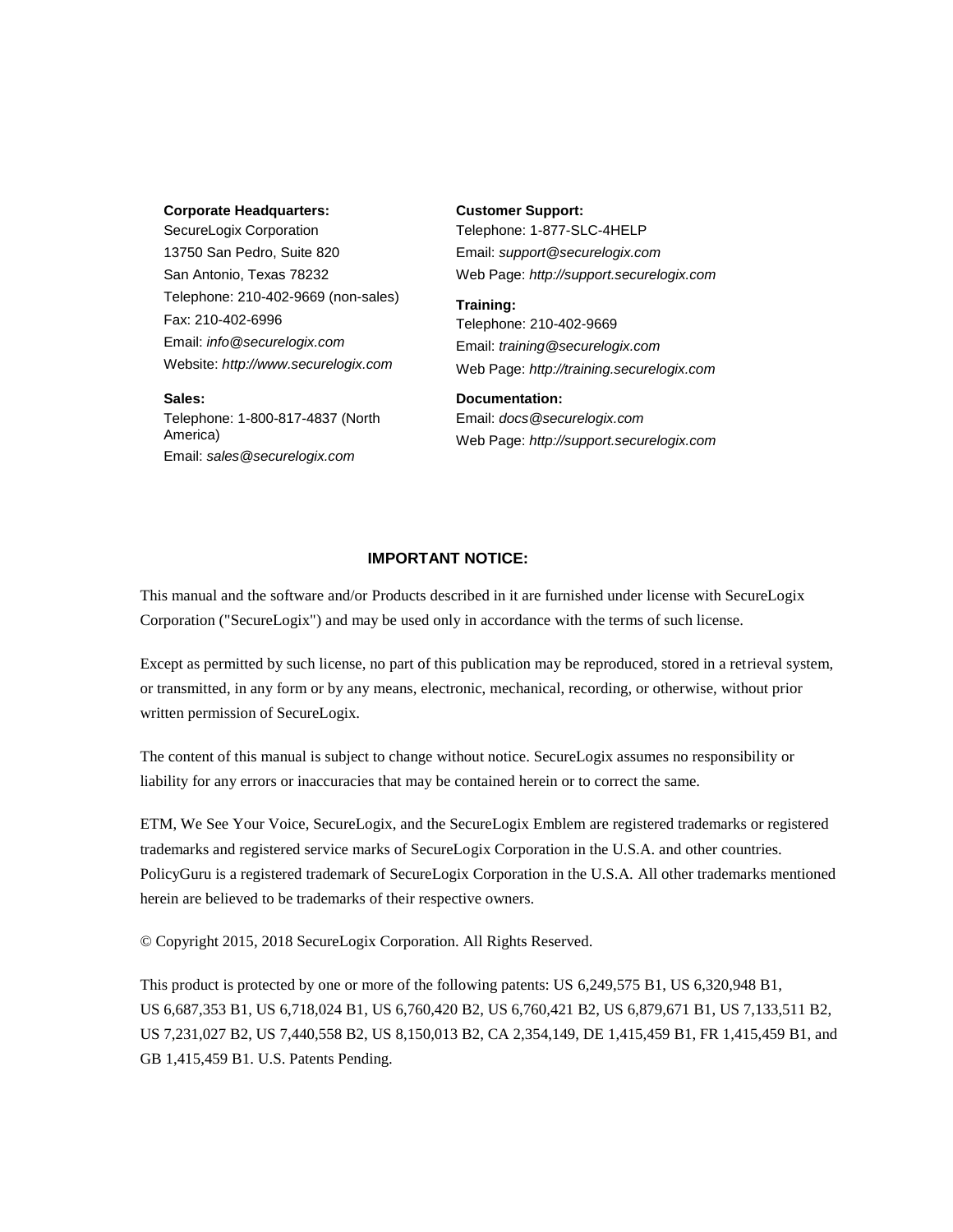# **Contents**

### **Updating the ETM® System Database After Upgrading from Oracle 11g to 12c Release 2 (12.2.0.1) 4**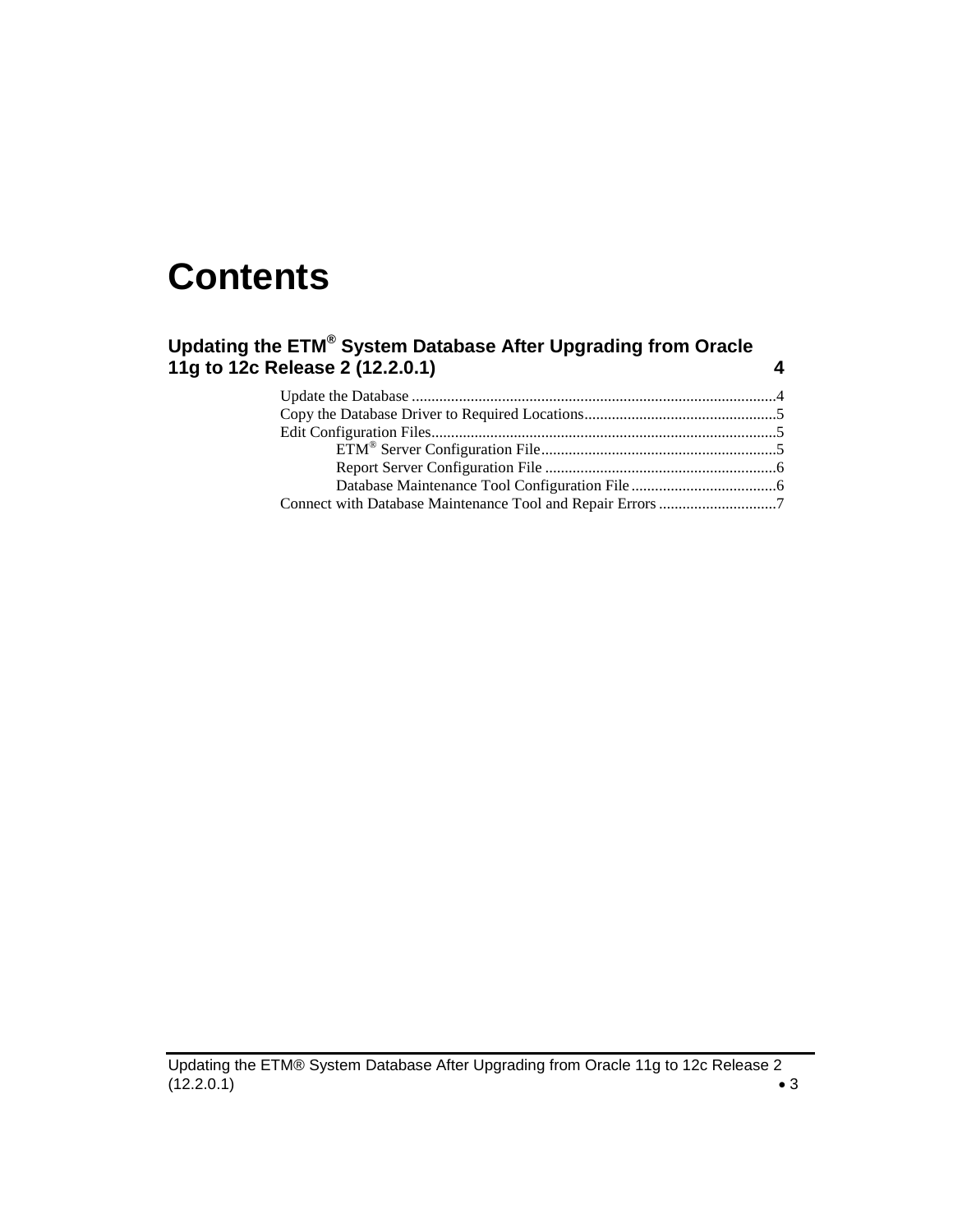## **Updating the ETM® System Database After Upgrading from Oracle 11g to 12c Release 2 (12.2.0.1)**

When you upgrade an existing  $ETM^{\circledast}$  System Database from Oracle 11g to 12c Release 2 (12.2.0.1), use the following procedures to update the ETM Database and related settings after upgrading Oracle.

### **Only the following configurations are supported with Oracle 12.2.0.1:**

- **ETM® System v7.1.2 Build 74** using one of the following drivers:
	- **ojdbc6** from Oracle 11.2.0.4
	- **oidbc7** from Oracle 12.1.0.2
- **ETM® System v7.1.1 Build 47** using the following driver:
	- ojdbc6 from Oracle 11.2.0.4

Ensure that you are running one of those ETM System versions before upgrading to Oracle 12.2.0.1.

See the Oracle documentation for instructions for upgrading Oracle.

These procedures apply to upgrading an existing ETM System to Oracle 12.2.01 only. Refer to "ETMD746 - [Installing and Configuring Oracle 12c](https://support.securelogix.com/article.htm?articleid=ETMD746)  [Release 2 on Windows for Use with the ETM® System"](https://support.securelogix.com/article.htm?articleid=ETMD746) for new ETM System installs using Oracle 12.2.0.1.

| <b>Update the</b> |  |
|-------------------|--|
| <b>Database</b>   |  |

**To update the ETM Database after upgrading Oracle to 12.2.0.1**

- 1. Connect to the ETM Oracle instance as **etmowner** using **sqlplus**.
- 2. Execute:

drop package etm\_data\_manager

4 Updating the ETM® System Database After Upgrading from Oracle 11g to 12c Release 2 (12.2.0.1)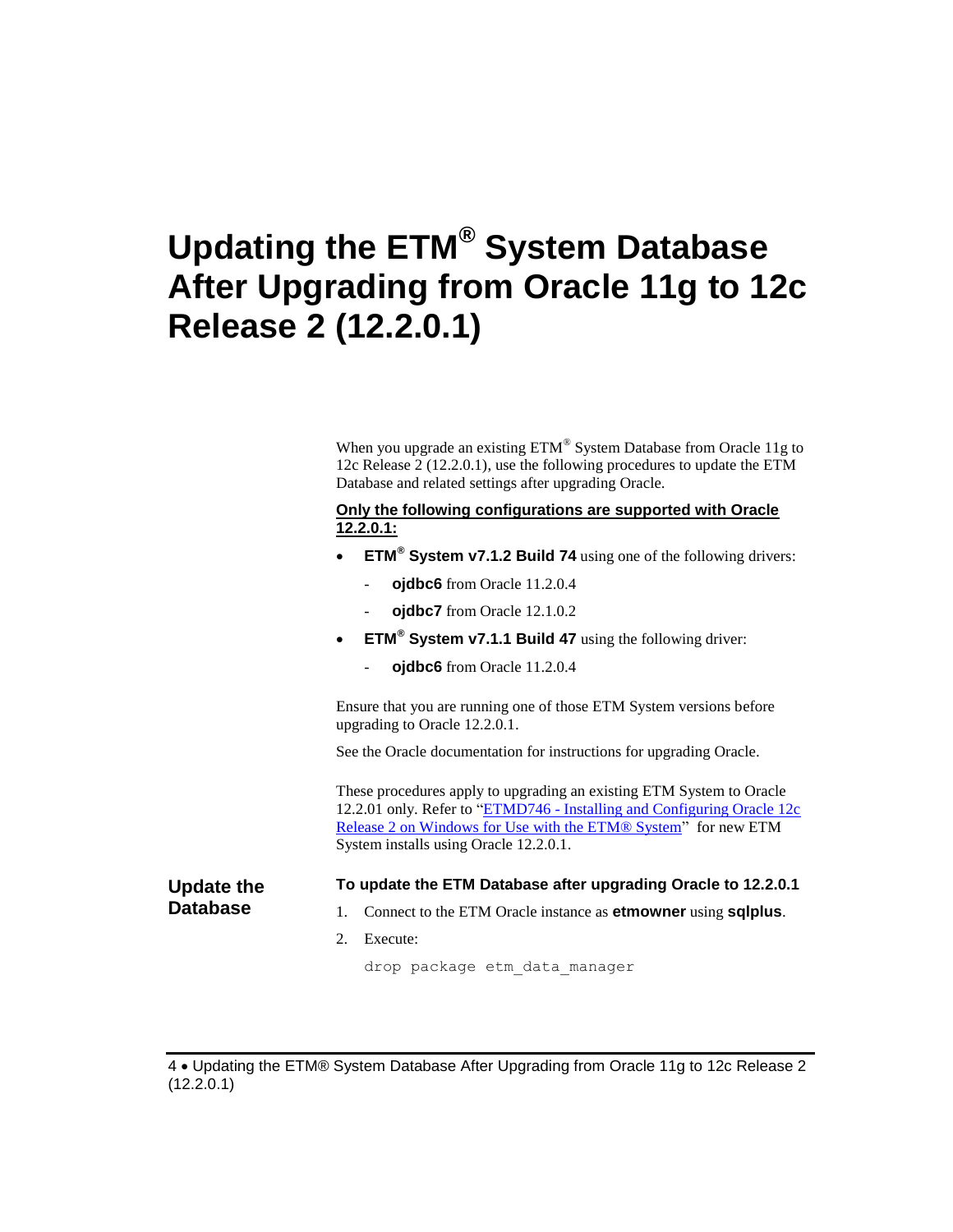| <b>Copy the</b><br><b>Database Driver</b><br>to Required<br><b>Locations</b> | After upgrading the database, copy the supported database driver to each of<br>the following ETM System installation directories:                                                                                                                                                                                                                  |                                                                                                                                                                                |  |  |
|------------------------------------------------------------------------------|----------------------------------------------------------------------------------------------------------------------------------------------------------------------------------------------------------------------------------------------------------------------------------------------------------------------------------------------------|--------------------------------------------------------------------------------------------------------------------------------------------------------------------------------|--|--|
|                                                                              |                                                                                                                                                                                                                                                                                                                                                    | The ETM Server.                                                                                                                                                                |  |  |
|                                                                              | $\bullet$                                                                                                                                                                                                                                                                                                                                          | Any remote Report Server.                                                                                                                                                      |  |  |
|                                                                              | $\bullet$                                                                                                                                                                                                                                                                                                                                          | Any remote ETM Database Maintenance Tool.                                                                                                                                      |  |  |
|                                                                              |                                                                                                                                                                                                                                                                                                                                                    | Remote ETM System Clients do not require the driver file.                                                                                                                      |  |  |
|                                                                              | Only the following configurations are supported with Oracle<br>12.2.0.1:                                                                                                                                                                                                                                                                           |                                                                                                                                                                                |  |  |
|                                                                              |                                                                                                                                                                                                                                                                                                                                                    | $ETM®$ System v7.1.2 Build 74 using one of the following drivers:                                                                                                              |  |  |
|                                                                              |                                                                                                                                                                                                                                                                                                                                                    | ojdbc6 from Oracle 11.2.0.4                                                                                                                                                    |  |  |
|                                                                              |                                                                                                                                                                                                                                                                                                                                                    | ojdbc7 from Oracle 12.1.0.2                                                                                                                                                    |  |  |
|                                                                              |                                                                                                                                                                                                                                                                                                                                                    | <b>ETM<sup>®</sup> System v7.1.1 Build 47</b> using the following driver:                                                                                                      |  |  |
|                                                                              |                                                                                                                                                                                                                                                                                                                                                    | ojdbc6 from Oracle 11.2.0.4                                                                                                                                                    |  |  |
|                                                                              |                                                                                                                                                                                                                                                                                                                                                    | You can download the supported drivers from the Oracle website.                                                                                                                |  |  |
| Edit<br>Configuration<br><b>Files</b>                                        | If you are using ETM <sup>®</sup> System v7.1.2 Build 74 with ojdbc7 from<br>Oracle 12.1.0.2, perform the following configuration. Due to changes in that<br>Oracle 12c driver, configuration files for the ETM Server, Report Server,<br>and ETM Database Maintenance Tool must be edited to enable the ETM<br>System to connect to the database. |                                                                                                                                                                                |  |  |
| ETM <sup>®</sup> Server                                                      |                                                                                                                                                                                                                                                                                                                                                    | To edit the ETM Server configuration file                                                                                                                                      |  |  |
| <b>Configuration File</b>                                                    |                                                                                                                                                                                                                                                                                                                                                    | 1. On the ETM Server host, open the file<br><b>ETMManagementService.cfg</b> in a text editor. This file is at the root<br>of the ETM Management Server installation directory. |  |  |
|                                                                              |                                                                                                                                                                                                                                                                                                                                                    | 2. Locate the line labeled :                                                                                                                                                   |  |  |
|                                                                              |                                                                                                                                                                                                                                                                                                                                                    | # Java switches to supply to the Java Virtual Machine.                                                                                                                         |  |  |
|                                                                              | 3.                                                                                                                                                                                                                                                                                                                                                 | At the end of the line, append the following switch:                                                                                                                           |  |  |
|                                                                              |                                                                                                                                                                                                                                                                                                                                                    | -Doracle.jdbc.autoCommitSpecCompliant=false                                                                                                                                    |  |  |
|                                                                              | 4.                                                                                                                                                                                                                                                                                                                                                 | The new line should look like the following:                                                                                                                                   |  |  |
|                                                                              |                                                                                                                                                                                                                                                                                                                                                    | switches = - Xmx512M - Djava.rmi.server.useLocalHostName = true -<br>Dsun.java2d.noddraw=true -Doracle.jdbc.autoCommitSpecCompliant=false                                      |  |  |
|                                                                              | 5.                                                                                                                                                                                                                                                                                                                                                 | Save the file.                                                                                                                                                                 |  |  |

Updating the ETM® System Database After Upgrading from Oracle 11g to 12c Release 2<br>(12.2.0.1) • 5  $(12.2.0.1)$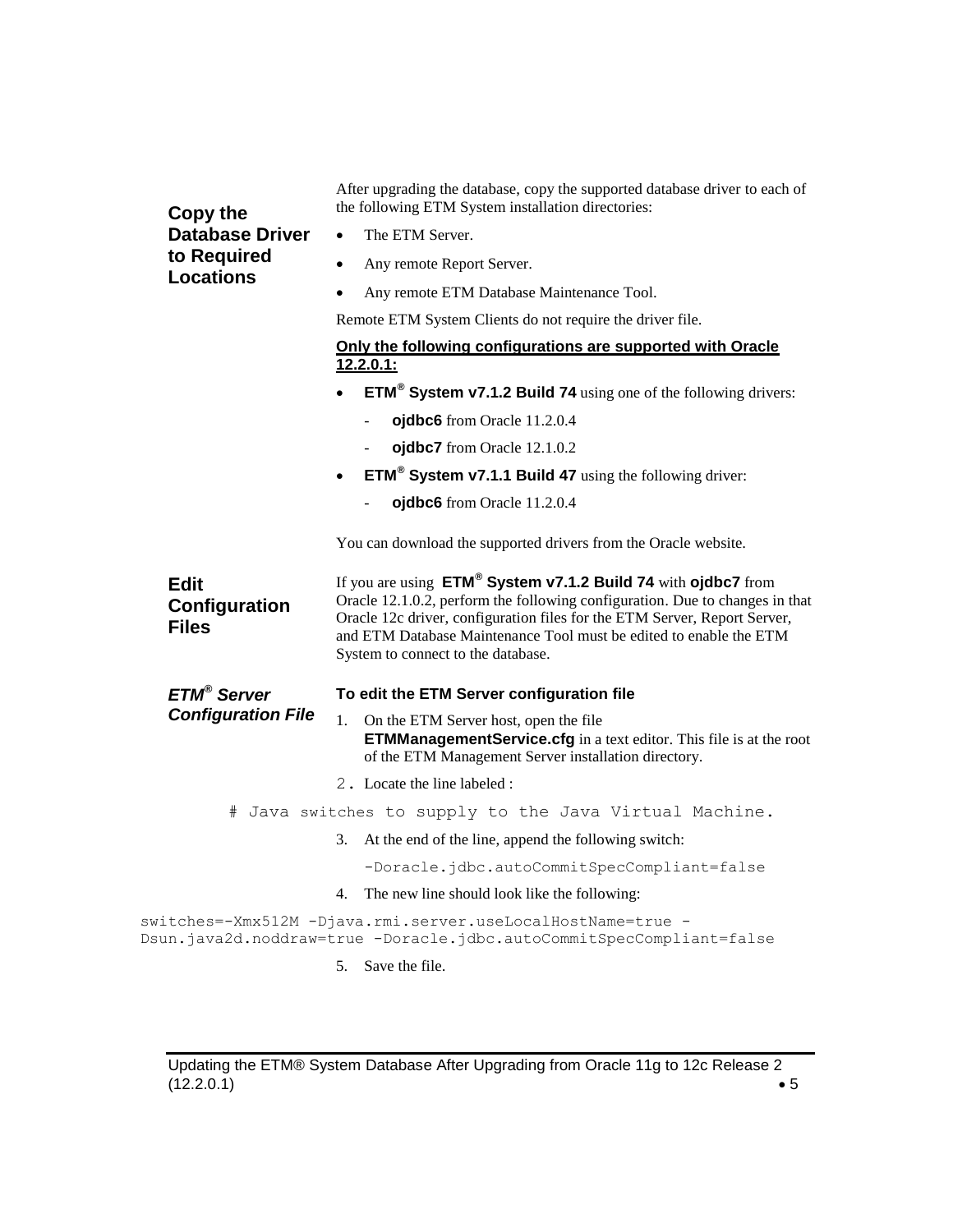### **To edit the Report Server configuration file**

| <b>Report Server</b>      | On the Report Server host, open the file <b>ETMReportService.cfg</b> in a |
|---------------------------|---------------------------------------------------------------------------|
| <b>Configuration File</b> | text editor. This file is at the root of the ETM System installation      |
|                           | directory.                                                                |

- 2. Locate the line labeled:
- # The switches to use when creating the java environment that will run the
- # ServerActivator.
- 3. At the end of the line, append the following switch:

-Doracle.jdbc.autoCommitSpecCompliant=false

4. The new line should look like the following::

```
App Switches=-Djava.security.policy=policy -Dsun.java2d.noddraw=true -
Doracle.jdbc.autoCommitSpecCompliant=false
```
- 5. Locate the line labeled:
- # The switches to use when launching the rmid executable
	- 6. At the end of the line, append the following switch:

-Doracle.jdbc.autoCommitSpecCompliant=false

7. The new line should look like the following::

```
RMID Switches=-J-Xrs -J-Djava.rmi.server.useLocalHostName=true -J-
Djava.security.policy=policy -J-Dsun.java2d.noddraw=true -J-
Djava.rmi.server.logCalls=true -C-server -C-Xmx512M -C-
Djava.rmi.server.useLocalHostName=true -C-Djava.security.policy=policy 
-C-Dsun.java2d.noddraw=true -C-
Djava.class.path=".;..;activation.jar;comm.jar;jakarta-oro-
2.0.jar;log4j-
1.2.8.jar;mail.jar;ojdbc6.jar;ojdbc14.jar;report11_pro.jar;report12_pro
.jar;slc-crypt.jar;TeleWall.jar" -C-
Doracle.jdbc.autoCommitSpecCompliant=false
```
8. Save the file.

| <b>Database</b><br><b>Maintenance Tool</b><br><b>Configuration File</b> |         | To edit the Database Maintenance Tool configuration file                                                                                                                            |  |  |  |
|-------------------------------------------------------------------------|---------|-------------------------------------------------------------------------------------------------------------------------------------------------------------------------------------|--|--|--|
|                                                                         |         | 1. On the <b>Database Maintenance Tool</b> host, open the file<br><b>ETMDBMaintTool.cfg</b> in a text editor. This file is at the root of the<br>ETM System installation directory. |  |  |  |
|                                                                         | $2_{1}$ | Locate the line labeled:                                                                                                                                                            |  |  |  |
| # Java switches to supply to the Java Virtual Machine.                  |         |                                                                                                                                                                                     |  |  |  |
|                                                                         | 3.      | At the end of the line, append the following switch:                                                                                                                                |  |  |  |
|                                                                         |         | -Doracle.jdbc.autoCommitSpecCompliant=false                                                                                                                                         |  |  |  |

<sup>6</sup> Updating the ETM® System Database After Upgrading from Oracle 11g to 12c Release 2 (12.2.0.1)